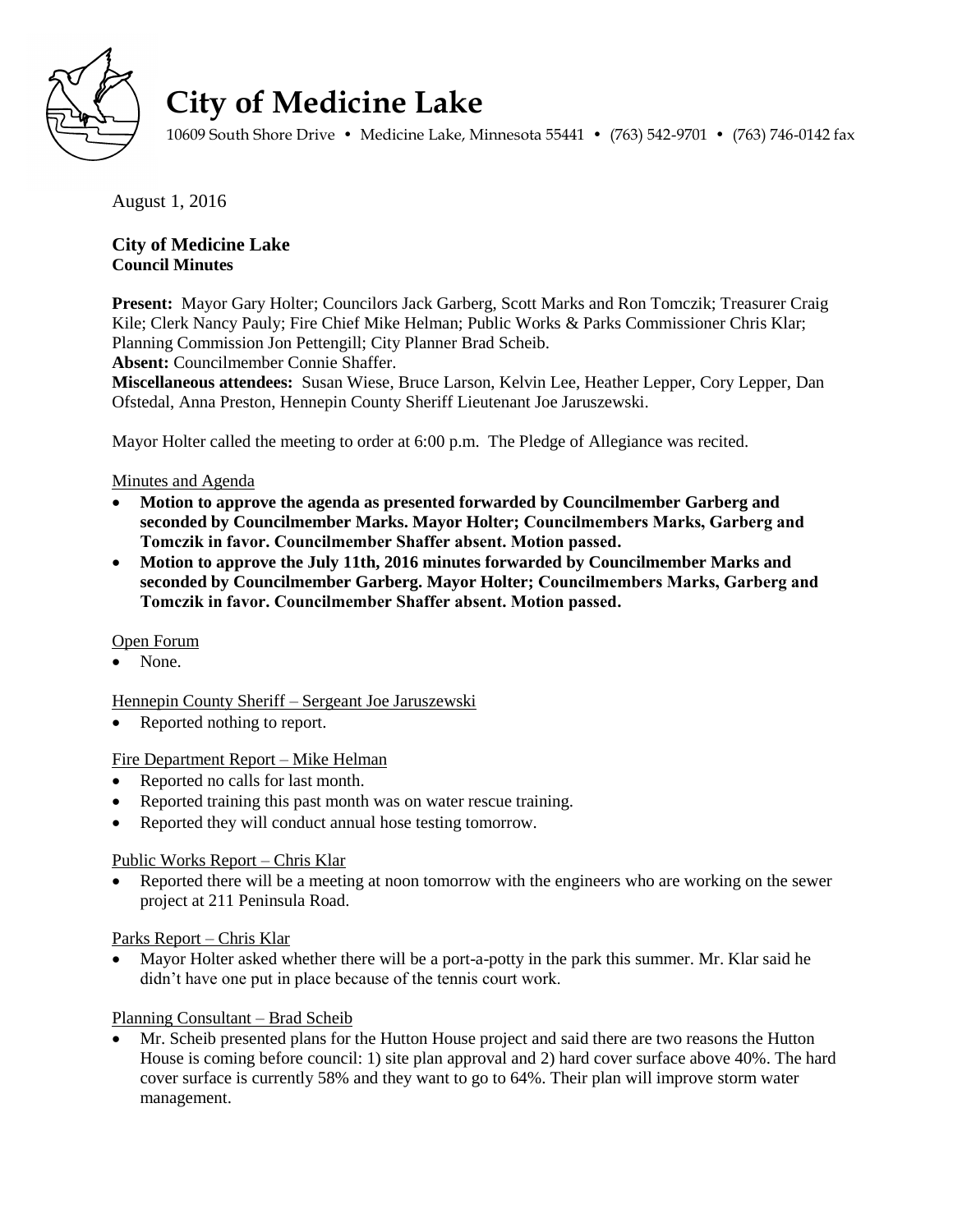- Councilmember Garberg noted at the southernmost entry/exit a blind spot when heading out, crossing South Shore Drive to the left.
- Councilmember Tomczik asked about parking spaces. Mr. Scheib said it's within industry standard and will send Councilmember Tomczik the research.
- **Motion to approve resolution 16-2 a resolution approving a variance from section 3400.6 of the zoning code to exceed the maximum impervious surface coverage allowed for the property at 10715 South Shore Drive forwarded by Councilmember Marks and seconded by Councilmember Garberg. Mayor Holter, Councilmembers Marks and Garberg in favor. Councilmember Tomczik abstained. Councilmember Shaffer absent. Motion passed.**
- **Motion to approve resolution 16-3 a resolution approving a site plan per section 1500 of the zoning to allow the redevelopment of 10175 South Shore Drive forwarded by Councilmember Marks and seconded by Councilmember Garberg. Mayor Holter, Councilmembers Marks and Garberg in favor. Councilmember Tomczik abstained. Councilmember Shaffer absent. Motion passed.**
- Mr. Scheib reported that Councilmember Tomczik called him asking about temporary family health care dwelling units. There are privacy issues associated with the units and they are difficult to regulate. The legislation included an opt out clause. We need to pass an ordinance to do so and it needs to go through the zoning process. A public hearing is posted for August 18<sup>th</sup>. The City Council needs to act on the ordinance so it can be published by September 1<sup>st</sup>.
- **Motion to have a special council meeting to consider opting out of S.F. No 2555 – Chapter 111 regarding temporary family health care dwelling units forwarded by Councilmember Tomczik and seconded by Councilmember Marks. Mayor Holter, Councilmembers Marks, Garberg and Tomczik in favor. Councilmember Shaffer absent. Motion passed.**
- The special council meeting will be held on August 22nd at 6 pm.
- Reported the Federal Emergency Management Agency has updated the FEMA maps for the National Flood Insurance Program. The DNR, which helps local governments implement federal law, has changes to the flood plain ordinance. Many of the changes are required and some are optional. It will be taken to the Planning Commission and public hearing.
- Reported on the issue of the legitimacy of one of the fees of the rental housing program. Mr. Scheib said we always adopted an ordinance annually that sets planning and zoning application and permit fees. The \$30 fee is not in the fee ordinance. It will be added. When we adopted the International Property Maintenance Code to replace the standards for the rental inspections, we repealed ordinance 90. We should have repealed part of ordinance 90 but inadvertently repealed the entire ordinance. Wynn Curtiss is drafting the return of the program because now all we have are the standards that we measure. It's being fixed as part of the fee ordinance.

Planning Commission Report – Jon Pettengill

- Mr. Pettengill said he plans to remain as the chair of the Planning Commission for several more years.
- Mayor Holter said he was served a summons from the residents of 161 Peninsula Road. Mr. Scheib said it made two claims. One claim is procedural and the other claim is whether the findings to deny the variance were correct. City Attorney Wynn Curtiss is reviewing it.

Treasurer's Report-Craig Kile

- Receipts in reporting period: \$3,014
- Receipts year to date: \$192,270
- Disbursements in reporting period: \$8,404
- Disbursements year to date: \$161,223
- **Motion to approve the summary spending, receipts and cash balances through July 31, 2016 forwarded by Councilmember Marks and seconded by Councilmember Garberg. Mayor**